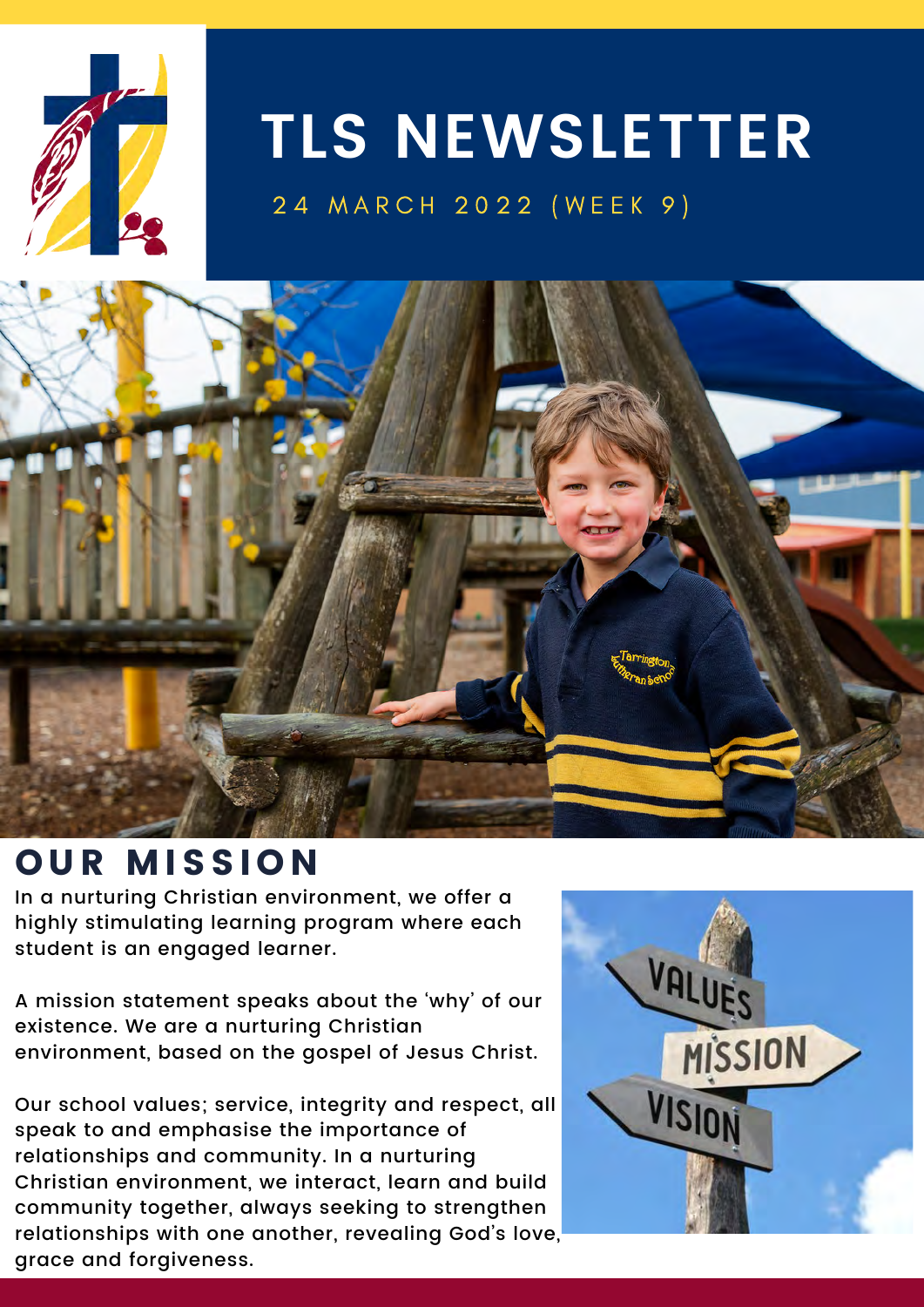### PRINCIPAL'S MESSAGE



#### J A M E S P H I LLIPS

#### (Continued from Page 1)

A highly stimulating learning program provides opportunities for a range of interests, recognising the unique skills, talents and abilities that God has given each person in our learning community; students, parents and staff (recognising that we are all learners). As we aspire to this mission, it means an emerging culture of regular review, helps us know everything we do is of excellent quality, which God calls us to.

Finally, as a Lutheran school, we recognise the gifts of all students. Being an engaged learner looks different for each individual. For some, this will mean celebrating academic success, and for others, celebrating the use of gifts and success across sports, the arts, community service, wellbeing and many other areas. In this way, we celebrate every student who flourishes with their God given gifts and talents.

As I have previously mentioned, each year level is undertaking a rich project as part of their learning this term and it is encouraging to hear many students speaking of these experiences during break times.

Hasn't time just flown to be coming to the end of Week 9? We have had another fantastic week of teaching and learning.

Today, I had the pleasure of joining our Foundation students on their service learning, as they cleaned up the Tarrington Recreation Reserve. It is very humbling to see the youngest students in our school serve in our wider community.

The Gospel reading for Sunday is from Luke 15:1-3; 11-32. This is a really rich passage with so much to glean. The Parable of the Lost Son is an amazing illustration.

Through it, we see brokenness, damaged relationships, life apart from family and even finding ourselves in places which we never intended. All of us can identify at various stages of our lives, with aspects in this passage. I would encourage you to read the full parable, but I draw your attention specifically to verse 20, "but while he was a long way off, his father saw him and was filled with compassion for him; he ran to his son, threw his arms around him and kissed him".

This image shows us a God who doesn't just happen to stumble upon seeing something in the distance. This tells us about a God who was eagerly looking to the horizon, faithfully believing that His son would return home. He was expecting it, it wasn't an accident. Our creator God, is always looking out for us today.

When we don't get things right, when we are weary, when relationships suffer or life just seems hard, God invites us to turn back to Him. He is quick to restore us as sons and daughters, offering us unconditional love, grace and acceptance. In some ways, this parable speaks more about the Father, than it does about the son.

**James Phillips** Principal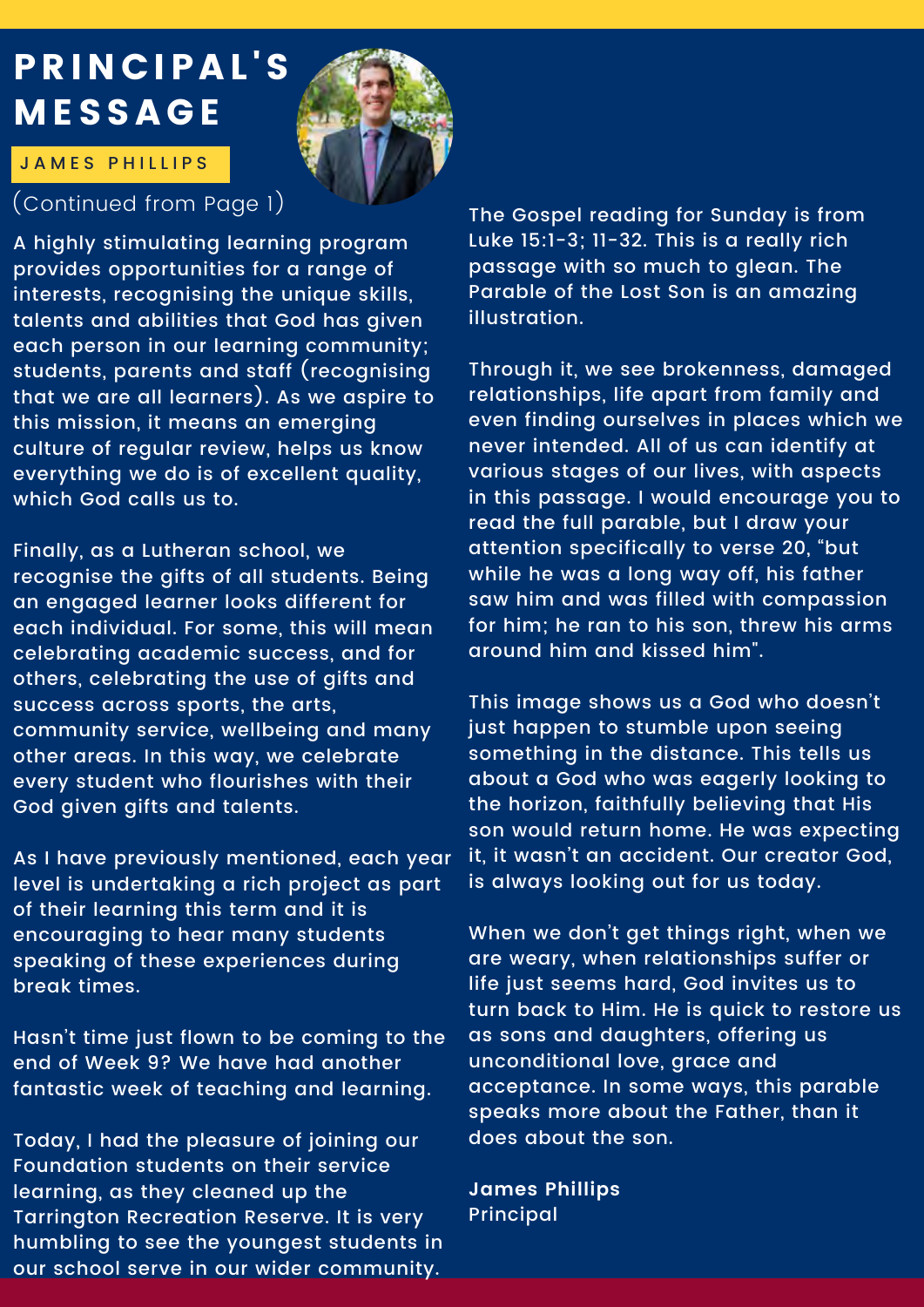### WEILDEING WELLBEING





#### **Special Report from SchoolTV: Flood Support & Recovery**

Being exposed to a natural disaster, either directly through lived experience or indirectly through the media, stirs up various feelings of sadness, depression, anxiety and frustration. Communities and families around Australia have been touched by the recent floods in NSW and Queensland with many still coming to terms with what has happened. While others are rallying together to provide much needed moral and financial support.

As the clean-up continues, families are faced with the real presence of the disaster. Dealing with their emotions and providing support to their children and teenagers. How well young people cope, or manage any trauma, will depend on specific risk factors in existence before, during and after the event. It is vital to talk and listen to them to help them process their feelings.

Parents and caregivers need to remain vigilant in monitoring their children during this time and check in with them regularly. They may be distressed by images they have seen either physically or through social media and news reports. Young people may exhibit or experience a wide range of emotional reactions and it is therefore important to reassure them that what they are feeling is considered normal.

This Special Report offers a number of strategies to help support families during this time of recovery. We hope you take a moment to reflect on the information offered, and as always, we welcome your feedback. If this raises any concerns for you, a loved one or the wellbeing of your child, please seek medical or professional help. You will find the link to this month's edition via the Parent Portal on our Website.

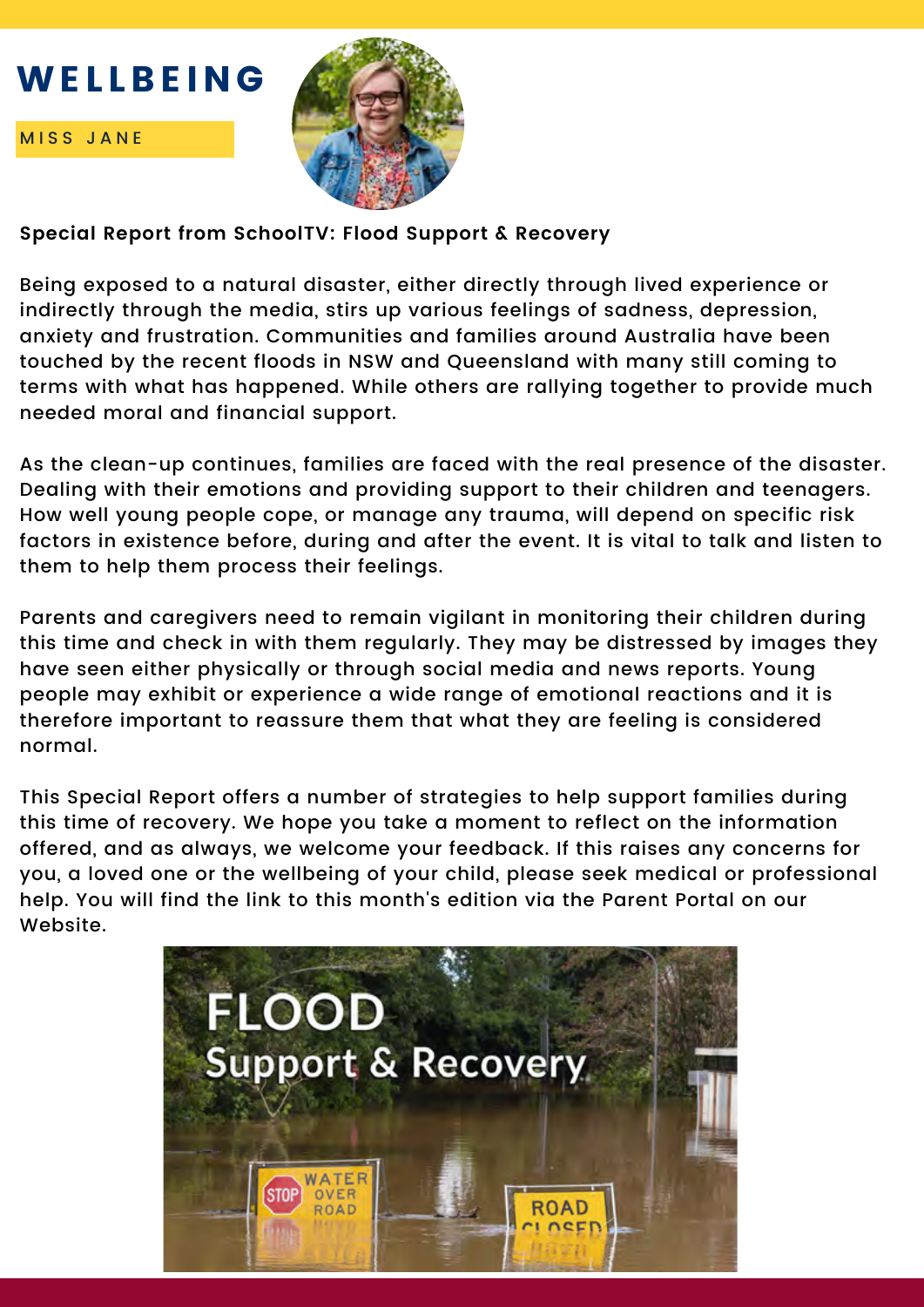

### **EMMETT AWARD**

#### **CHARLOTTE**

For showing improved focus, giving her best to every set task and presenting work neatly.

## SCHOOL AWARDS

#### **FOUNDATION**

Eva H Tex F

YEAR<sub>1</sub> Minnie W Arlo B

YEAR<sub>2</sub> Tilly E Chloe D

Zayne S YEAR<sub>3</sub>

Baxter W Leni R **YEAR 4** 

Bridget S Eli H **YEAR 5** 

YEAR 6 Heston H





### **JOHN LANDY AWARD**

#### B E N

For outstanding contributions during and after Sports Day to participate and pack up after the event.

### **JOHN LANDY AWARD**

#### J A C O B

For his diligent and dedicated service throughout Sports Day and helping with the set up and pack up of the day and willingly jumping in to help staff when he saw a need.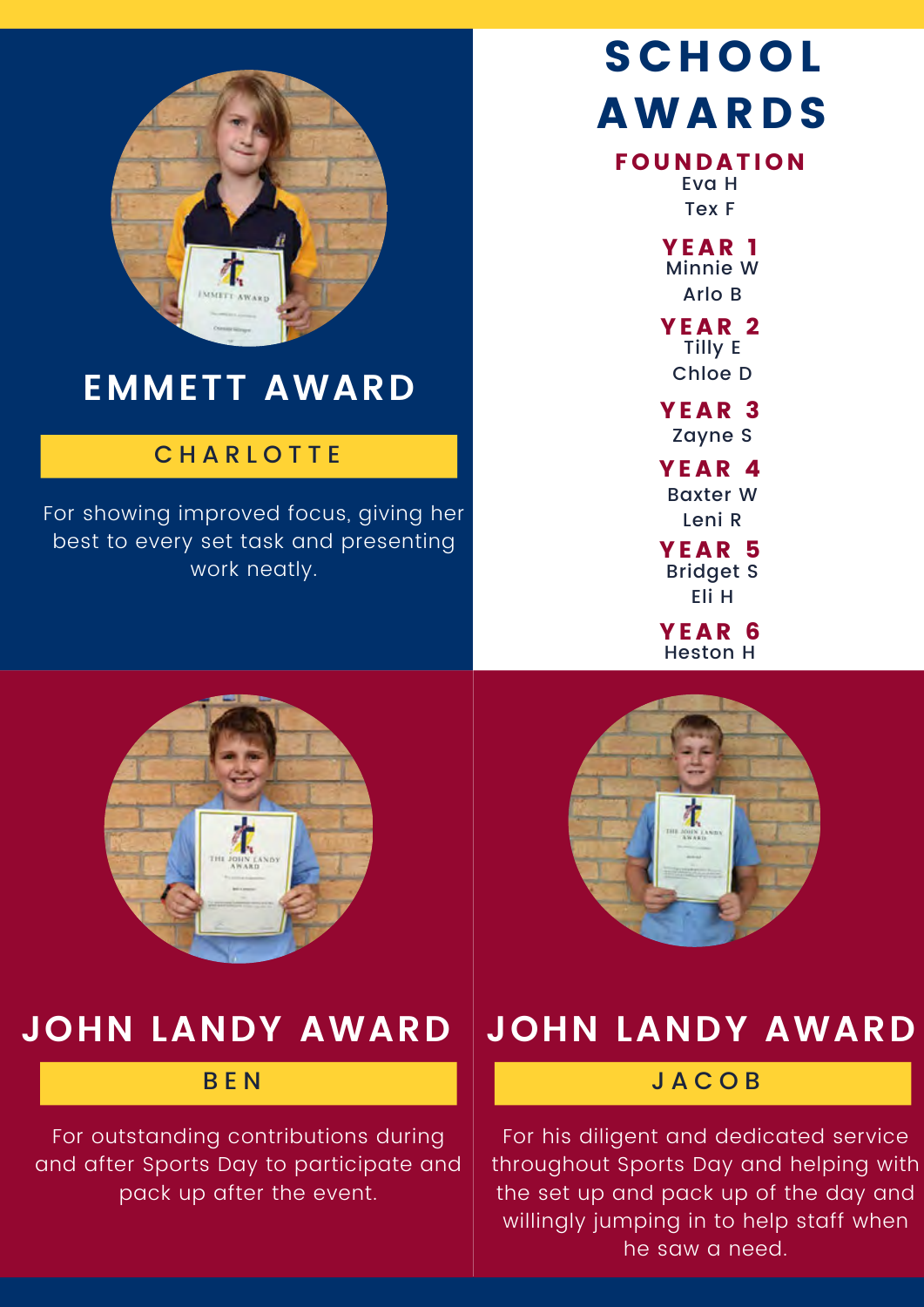### MR NATHAN TERRY YEAR 5 TEACHER



Mr. N. Terry was born and raised in Melbourne and attended Westbourne Grammar School.

After completing his VCE he was admitted to LA Trobe University where he studied History (Modern European and Ancient Israeli) and International Relations Politics.

After completing his Bachelor of Arts, he was admitted to the University of Melbourne for his Graduate Diploma of Education. He then spent two years teaching in Broad Meadows and Sunshine.

The pull of the world overwhelmed him, and he moved to the United Kingdom, where he lived and taught for three and half years. Returning to Australia in November 2011, he was soon appointed to teach VCE in Wenzhou China.

He then spent six months in the city or Erbil but was forced out due to the ISIS invasion and took a short-term role in HatYai in Southern Thailand near the Malaysian boarder.

After that Mr. Terry spent a season in Papua New Guinea, Port Moresby. He then returned to China having been made Head of Professional Development and later Head of Grade 3.

After the birth of his nephew, Riley, Mr. T, as he likes to be known, decided to return to Australia. His great passions are music, Aldi and his most beloved St. Kilda Football Club.

### PFA NEWS

#### EASTER RAFFLE

We would love your help in selling tickets for the PFA Easter Egg Raffle. Tickets are \$2 each or 3 for \$5.

Please write your name and phone number on each ticket and return to the Front Office by Thursday, 7 April.

The raffle will be drawn Friday, 8 April.

Selling tickets is optional. If you would like more tickets, please contact the Front Office.

Thank you for your help in fundraising for our school!

#### **TOASTIE FRIDAYS**

\$2 ham & cheese toasties will be available for lunch each Friday until the end of Term, commencing Friday, 18 March.

Please let your child's classroom teacher know of any special dietary requirements.

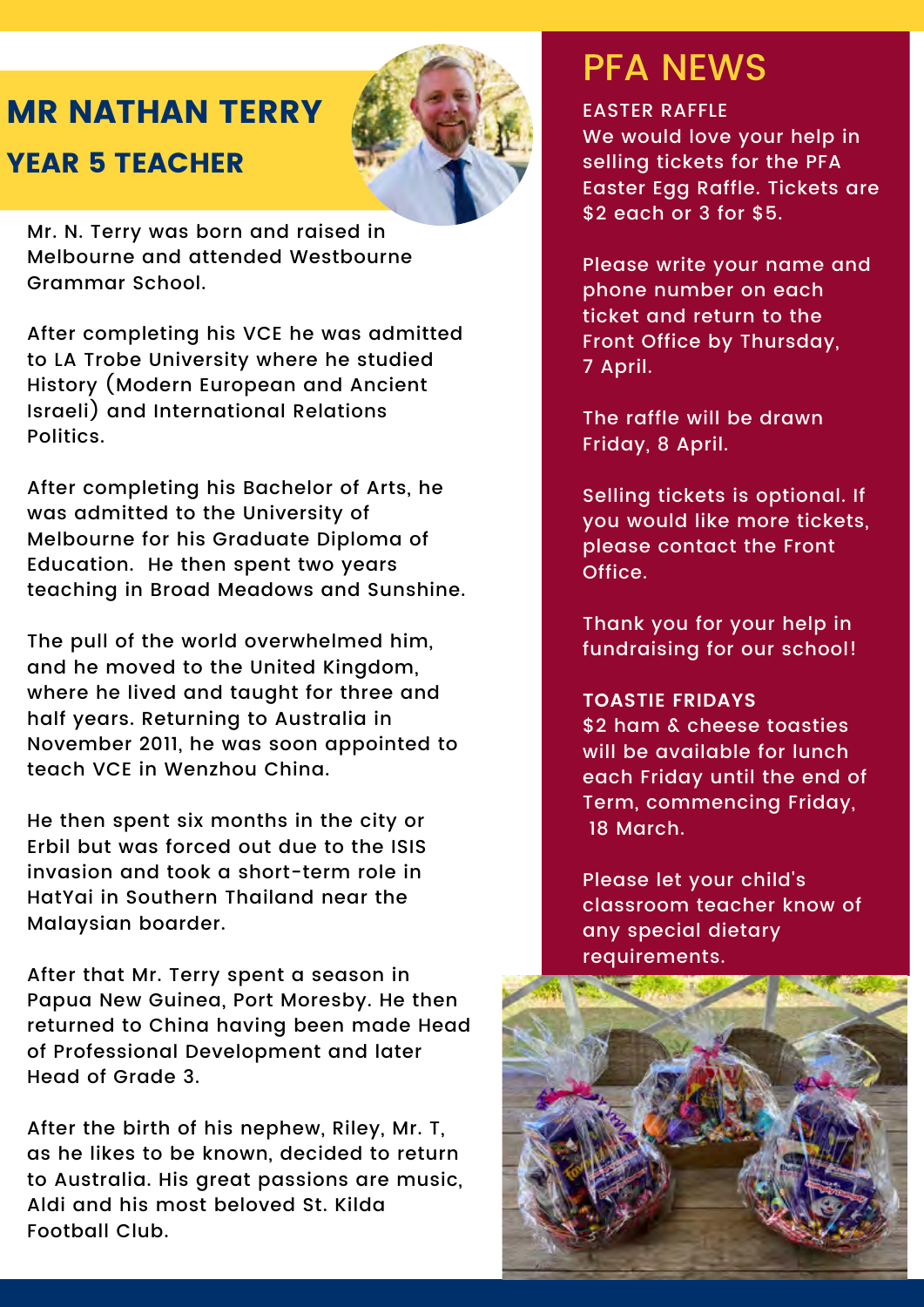# IN THE CLASSROOM WITH YEAR 6

The Year 6 students began using Banqer in 2021 with Mr Schapel. Banqer helps to bring financial education to life in the classroom. It has helped students become more familiar with some tricky financial concepts that are often not learnt in primary or secondary school and has helped them become increasingly better at managing their money.

Banqer has been used as a classroom economy where students receive a basic income and a wage for completing their class jobs. The class is also charged various expenses to replicate real-life e.g. table rent, Wifi charge and electricity. The result of students applying for their jobs and receiving a wage has resulted in students taking greater pride and purpose while undertaking these various responsibilities. The students can then manage their accounts, make investments and contribute towards their retirement fund.

Here is what some of the Year 6 students have to say about using Banqer:

**What have you learnt about since starting Banqer Primary?**

"Term deposits, landlord, interest, CV"

"I have learnt about tax, superannuation, term deposits. I have learnt about how to write a good CV and how to apply for a job."

"Before I did not know what superannuation was or how to manage my money but now I do and I know how to write a CV now and how to get income and make deposits."

"I did not know what a CV or superannuation"

"How to manage your money, what a CV and resume are."

"What a discount is, and much more."

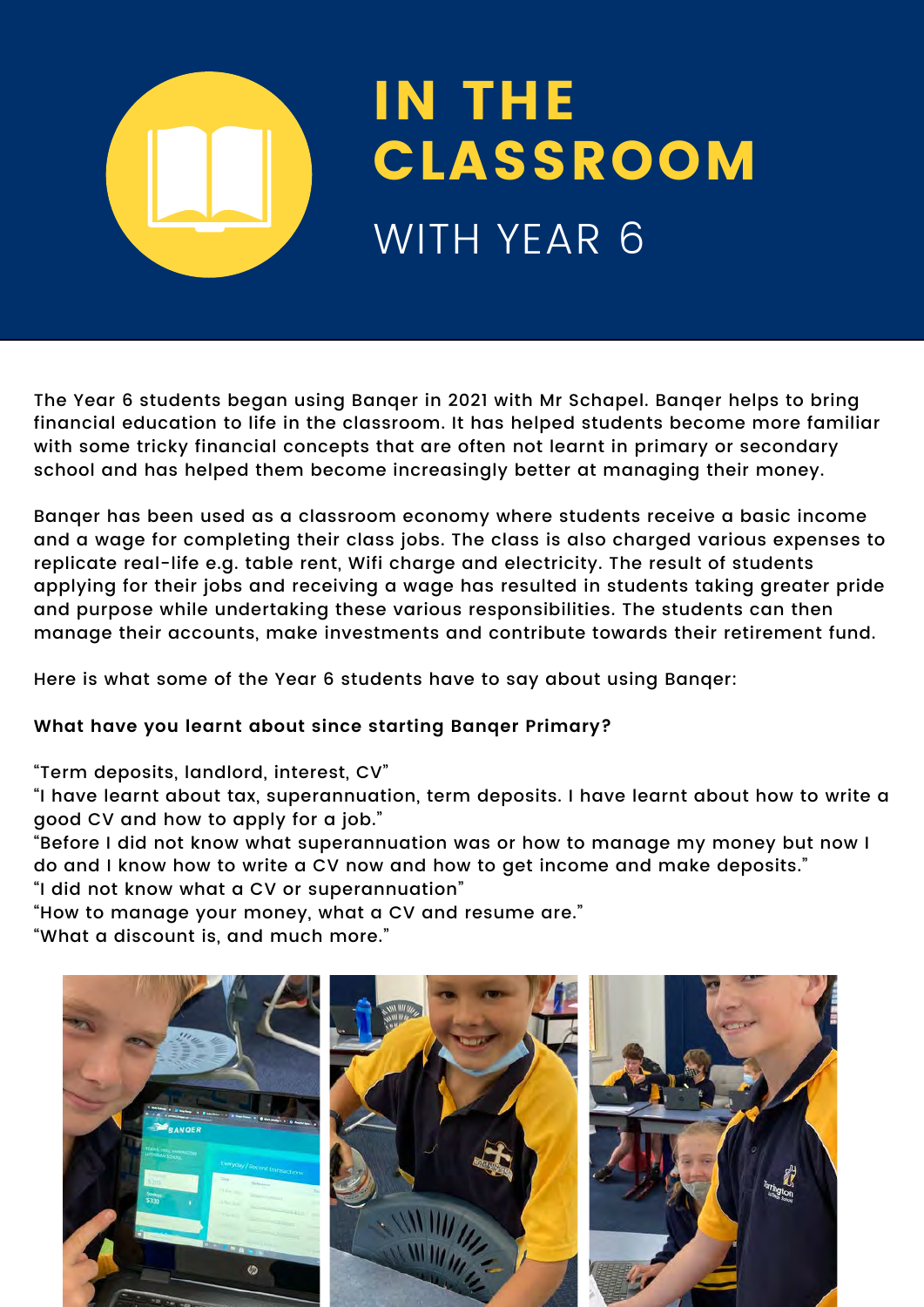

#### **What has been the most exciting or interesting part of Banqer Primary and why?**

"I think the most exciting part is getting a job and buying a house." "The fact that you have a job IRL (In Real Life) but you get money digitally and you can manage that money to buy digital houses and pay your bills." "When we got to get houses."

**What is something that you learnt that you think is really important for your future?**

"Learning about Superannuation."

"That you need to save money."

"How to manage money and use it wisely."

"Being able to manage my money while I'm young so I don't get lost when I grow up and I can have a good life."

"How to manage money."

**Mr Joshua Schapel** Year 6 Teacher